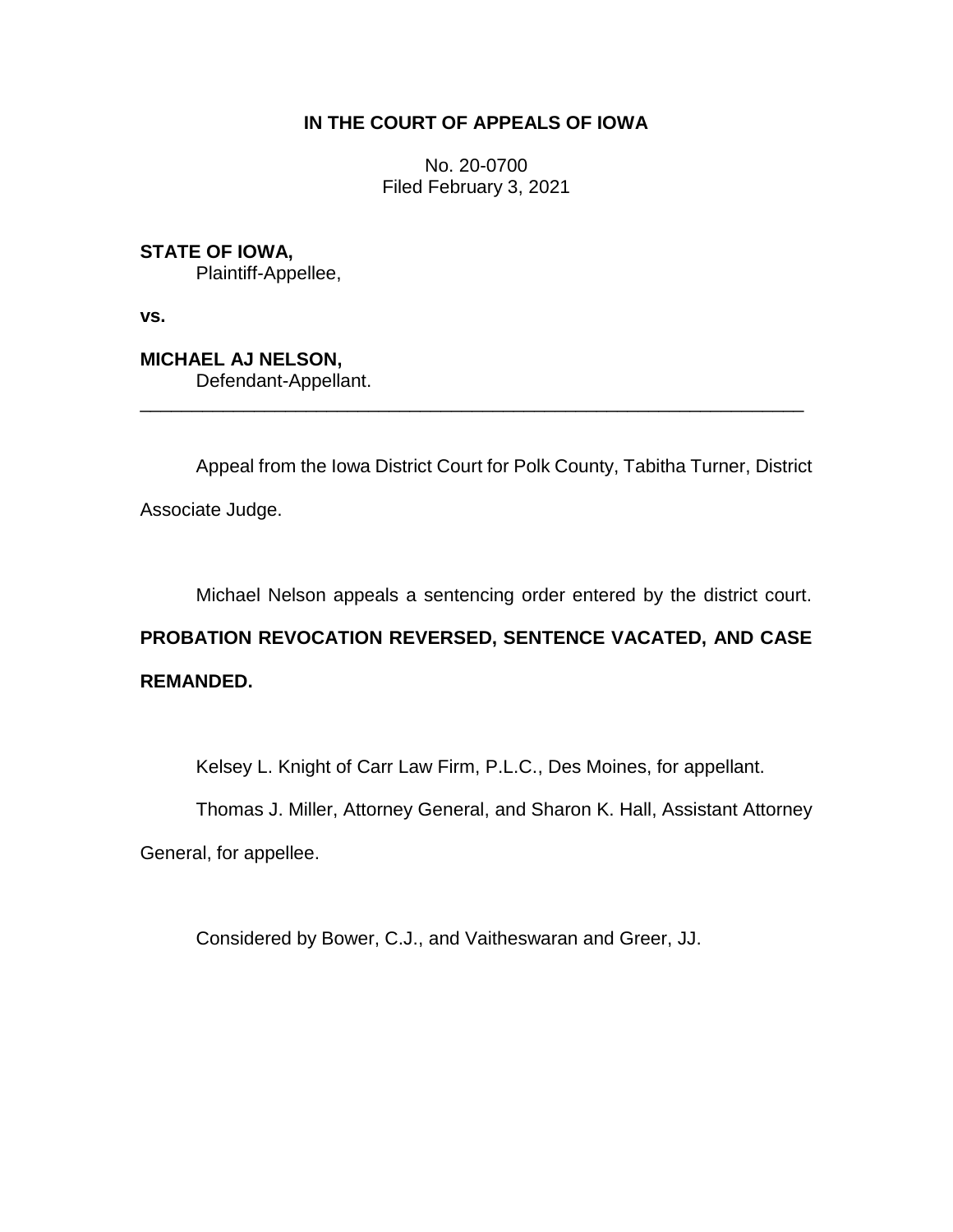## **VAITHESWARAN, Judge.**

This appeal requires us to determine whether the district court's resolution of a stipulated probation violation comported with Iowa Code section 908.11(4) (2018) as interpreted by the supreme court.

Michael Nelson pled guilty to pimping and possession of a dangerous weapon while under the influence. *See* Iowa Code §§ 725.2, 724.4C. The district court sentenced him to a deferred judgment on the pimping count and placed him on probation. The court sentenced him to a jail term not exceeding one year on the dangerous weapon count, suspended the sentence, and placed him on probation.

In time, the department of correctional services filed a report of probation violation and an addendum citing a new charge of third-degree sexual abuse in Calhoun County and several charges in Hamilton County. Nelson stipulated to "new charges in Hamilton County case FECR 341496," specifically stating he "ple[d] guilty to Driving While Barred on 2-7-2020." He waived his right to hearings on the report of probation violation. The district court filed a probation violation order finding: "The Defendant stipulates to hav[ing] violated the terms of probation by: As set forth in [report of violations] and written Stipulation; [pled guilty] to Driving While Barred in Hamilton Co. Pending charges in Calhoun County." The court subsequently entered an order finding Nelson "STIPULATED . . . to having violated the terms of his probation by pleading guilty to a new offense of [driving while barred] and being arrested on a new offense, both in Hamilton County." The court found Nelson in contempt and ordered him to serve 124 days on the dangerous weapons count and continue on probation. The court also revoked Nelson's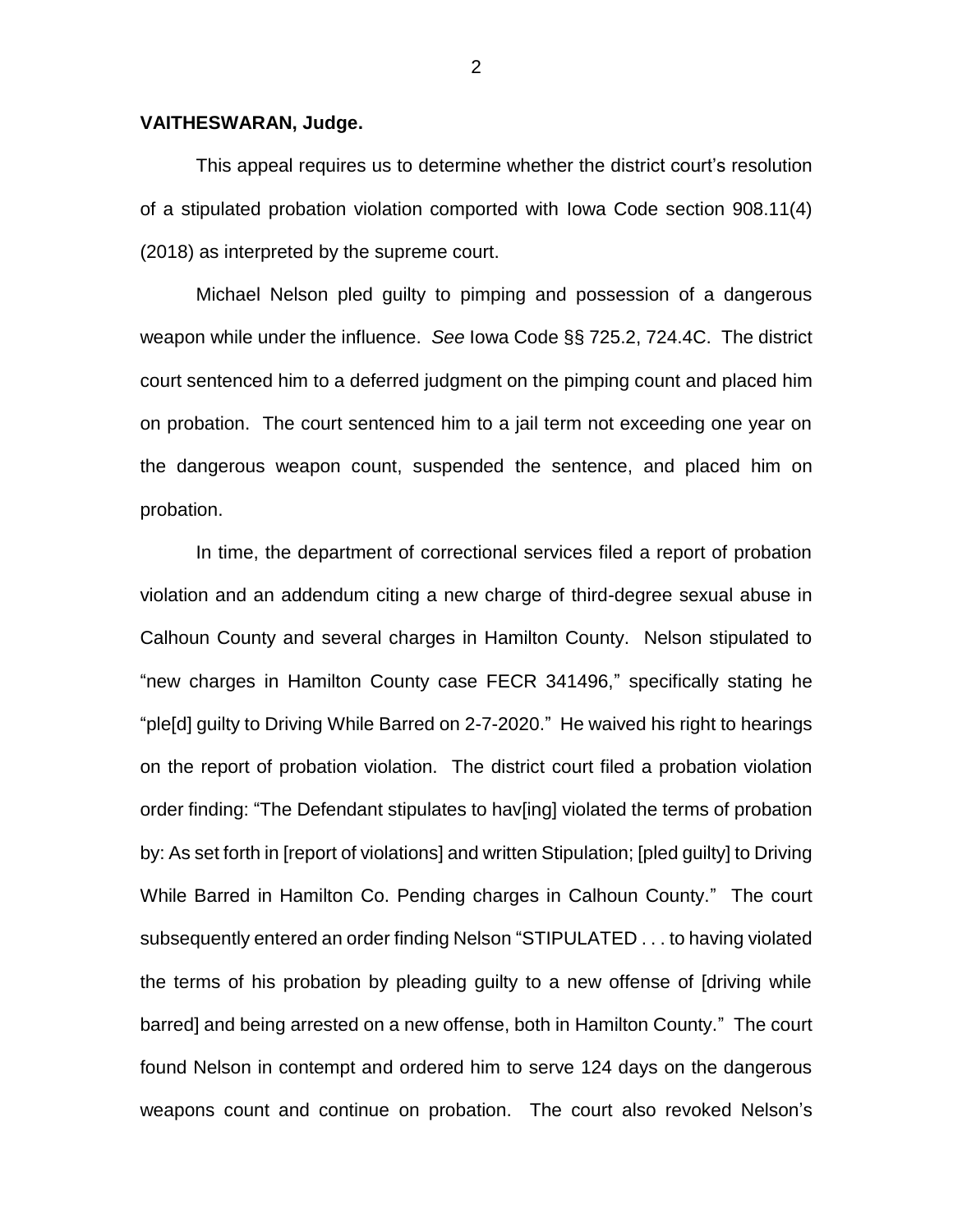deferred judgment on the pimping count, imposed a five-year prison term, suspended the term, and continued him on probation.

On appeal, Nelson contends "the district court erred when it found [him] in contempt of court and revoked his deferred judgment following [his] probation violation." In his view, the court "improperly ordered two of the four options set forth in Iowa Code [section] 908.11(4)."

Section 908.11(4) states:

If the violation is established, the court may continue the probation or youthful offender status with or without an alteration of the conditions of probation or a youthful offender status. If the defendant is an adult or a youthful offender the court may hold the defendant in contempt of court and sentence the defendant to a jail term while continuing the probation or youthful offender status, order the defendant to be placed in a violator facility established pursuant to section 904.207 while continuing the probation or youthful offender status, extend the period of probation for up to one year as authorized in section 907.7 while continuing the probation or youthful offender status, or revoke the probation or youthful offender status and require the defendant to serve the sentence imposed or any lesser sentence, and, if imposition of sentence was deferred, may impose any sentence which might originally have been imposed.

The provision sets forth "four alternatives from which the court may choose when addressing a probation violation": "(1) continue probation with or without altering the terms; (2) continue probation, but hold the defendant in contempt and impose a jail term; (3) continue probation and place the defendant in a violator facility; or (4) revoke probation and impose a sentence for the original conviction." *State v*. *Keutla*, 798 N.W.2d 731, 733 (Iowa 2011). The provision does not authorize the imposition of more than one of the alternatives "in the same proceeding for violation of the terms of the probation." *Id*. at 735.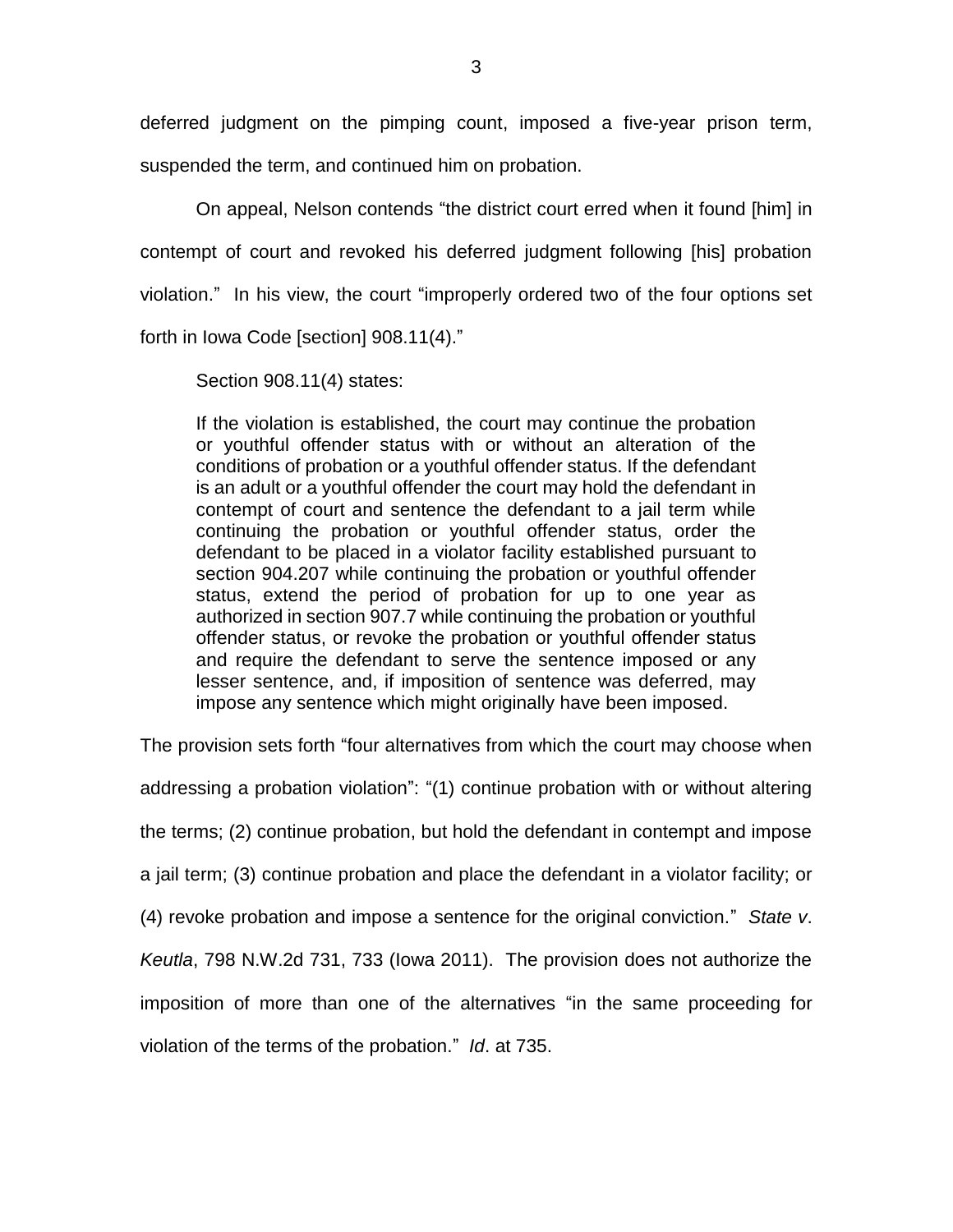This court has applied *Keutla* in several cases, most recently in *State v*. *Sandoval*, No. 18-1897, 2020 WL 1548477 (Iowa Ct. App. Apr. 1, 2020). There, the defendant was found in contempt for violating her probation by not completing an ordered class and additional hours of community service. *See* 2020 WL 1548477, at \*1. The defendant failed to purge the contempt by completing the community service hours within the court-imposed deadline. *Id*. "No additional report of violation was filed." *Id*. The district court imposed the contempt sentence and also revoked the defendant's deferred judgment. *Id*. On appeal, the defendant argued the court "lacked the authority to revoke her deferred judgment and impose a contempt punishment in the same proceeding for violation of the terms of her probation." *Id*. The court of appeals agreed. We stated,

At the initial probation revocation hearing, the court exercised the contempt option of Iowa Code section 908.11(4). Although [the defendant] failed to purge the contempt prior to the second hearing, no separate and distinct report of violation was filed or otherwise entered into the record. Because the court had already sentenced [the defendant] on contempt and extended her probation on the single report of probation violation, the court did not have the authority to impose a second punishment under section 908.11(4).

*Id*. at \*2; *see also State v*. *Rimathe*, No. 14-0528, 2015 WL 1817027, at \*4 (Iowa Ct. App. Apr. 22, 2015) ("In absence of a new violation, pleaded and proven by the State, we find *Keutla*'s interpretation of section 908.11(4) to prohibit the revocation ordered by the district court."); *cf*. *State v*. *Miller*, 17-0035, 2017 WL 5178461, at \*1 (Iowa Ct. App. Nov. 8, 2017) (noting "the two separate punishments, (1) contempt and (2) revocation of the deferred judgment, were entered in two *separate* probation-violation proceedings. The district court properly imposed one sentencing option under section 908.11(4) as to each of the separate and distinct